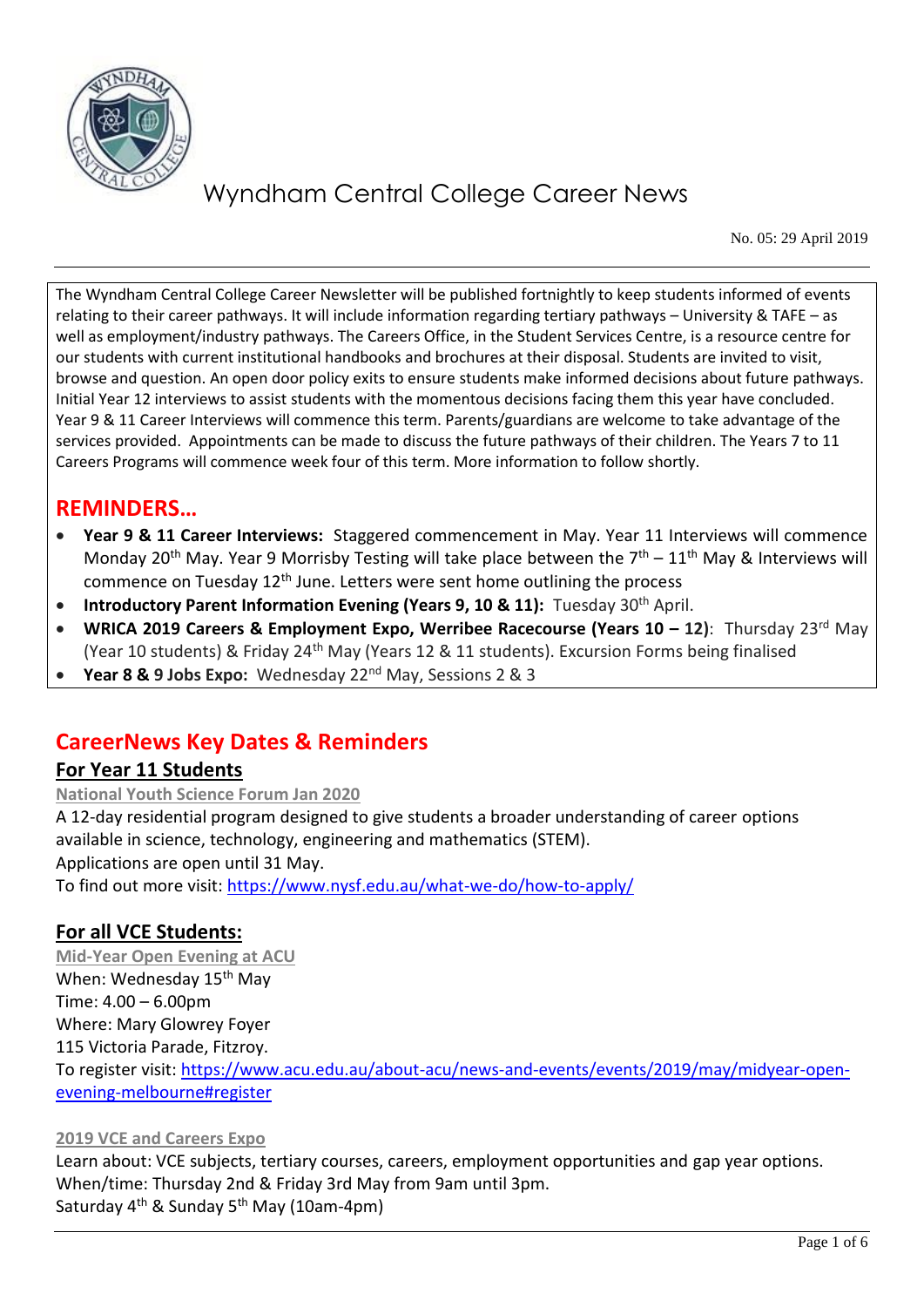

No. 05: 29 April 2019

Where: Station St, Caulfield Racecourse, Caulfield. Admission: \$10 online p/p or \$12 at the door. Family and school group options available. See Mrs Karlovic in Careers Resource Centre for complimentary tickets For details visit:<https://www.vceandcareers.com.au/>

#### **Inside Monash Seminars**

When: Running from March – August. Spend 90 minutes with an academic, a current and a past student on campus and discover what it's really like to study at Monash. To view the dates visit:<https://www.monash.edu/inside-monash>

**Monash Information Evenings**

When: Running from March until September from 6.30pm – 8pm. Sessions will be held at various locations across Victoria. For further details and to register please visit: <https://www.monash.edu/information-evenings>

#### **Victoria University Information Evenings**

When: Running from 30th 0f April through to the 25th June. These evenings will feature a broad range of VU's undergraduate course offerings. To register for the course areas that interest you visit:<http://study.vu.edu.au/information-sessions>

### **News & Updates**

### **Chisholm Institute**

#### **Tech Games Fest (TGF 2019)**

High school students, their parents and the tech-loving general public are invited to join Chisholm for their TGF 2019.

This year the three-day event will share info on:

- Employment and study opportunities in ICT, workshops, presentations and tournaments
- Latest games, Esports, robotics, cosplay and pop culture, games development, and board games
- Drones, cyber security, AR and VR and programming
- Software and hardware.

When: Saturday 29th June to Monday 1st July.

Time: 10am to 6pm

Where: Chisholm TAFE, Building D, Fletcher Road, Frankston.

To register visit:

<https://www.eventbrite.com.au/e/tgf-2019-tech-games-fest-attendee-registration-tickets-48399057885>

#### **Chisholm Berwick Centre for Health**

Chisholm recently announced that their \$15million dollar Centre for Health in Berwick is now operational. The purpose built Centre for Health is a dedicated teaching and simulation facility for students in Nursing, Community Services and Allied Health courses.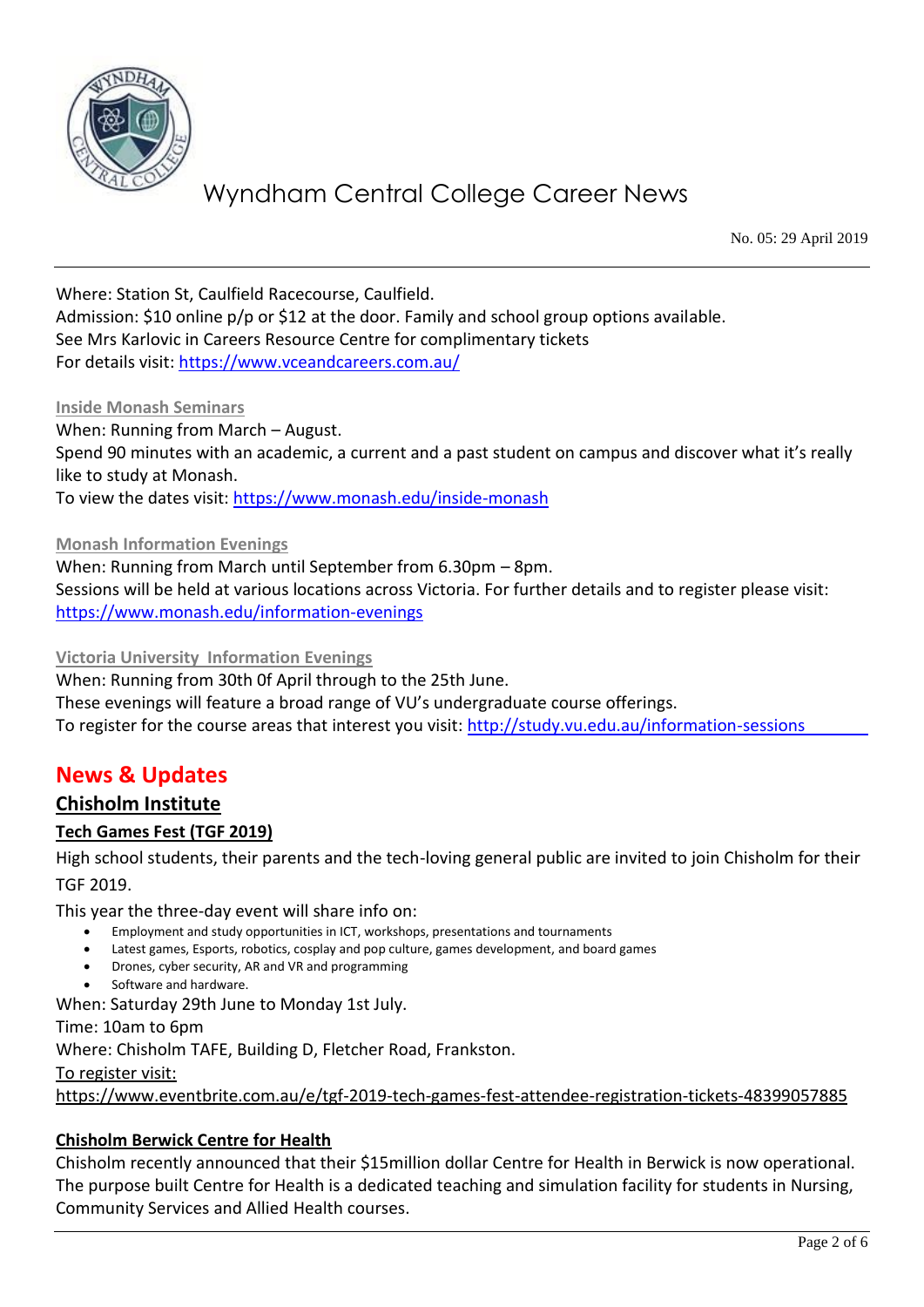

No. 05: 29 April 2019

Students and staff now have access to the latest technology and learning spaces, providing an engaging and immersive experience, so that when students are ready to transition to the workplace, they're already very familiar with the environment.

The new facility has four replica hospital wards, each with six patient beds to create a true-to-life simulated environment. There are 13 Specialized Laerdal Simulation Mannequins which can be programmed to respond to treatment and medication, explain their symptoms and use AI technology to engage in a realtime conversation.

The Berwick Centre for Health is the first of two developments redefining health delivery at Chisholm, with a second facility nearing completion at Chisholm's Frankston campus.

### **Victoria University Update**

#### **Getting Work Ready with VU Polytechnic**

VU Polytechnic's courses, including Free TAFE are currently open for application. With courses in health, business, trades, hospitality, sport and more.

Visit this link to discover more and register: [https://www.vupolytechnic.edu.au/about/information](https://www.vupolytechnic.edu.au/about/information-sessions)[sessions](https://www.vupolytechnic.edu.au/about/information-sessions)

#### **Advanced UCAT Preparation**

The National Institute of Education's (NIE) Intensive 2-day Workshop in Melbourne is coming up on the 25th  $\&$  26<sup>th</sup> of May.

Time: 10.30am - 5.00pm

Location: TBA. See Mrs Karlovic in the Careers Resource Centre for more information

Those wishing to undertake the test this year or next year are encouraged to attend, but places are limited. For more information, please visit: [https://www.nie.edu.au/products-listing/product/85-kaplan-s-ucat](https://www.nie.edu.au/products-listing/product/85-kaplan-s-ucat-classroom-course-conducted-by-nie?idU=1)[classroom-course-conducted-by-nie?idU=1](https://www.nie.edu.au/products-listing/product/85-kaplan-s-ucat-classroom-course-conducted-by-nie?idU=1)

#### **Helpful Quizzes and Links**

Are you not really sure what your career goals and plans are as yet? You are not alone.

While you're unsure, it's helpful to do some research. Undertake some career quizzes, have a think about your skills and abilities and how you like to spend your time. Here are some great websites to get you started:

- My Future <https://myfuture.edu.au/>
- Skills Road <https://www.skillsroad.com.au/my-account/my-careers-quiz>
- Care Careers <https://www.carecareers.com.au/quiz/career-quiz>
- Job Outlook <https://joboutlook.gov.au/careerquiz.aspx>
- Good Education Group <https://www.goodeducation.com.au/good-careers-guide/>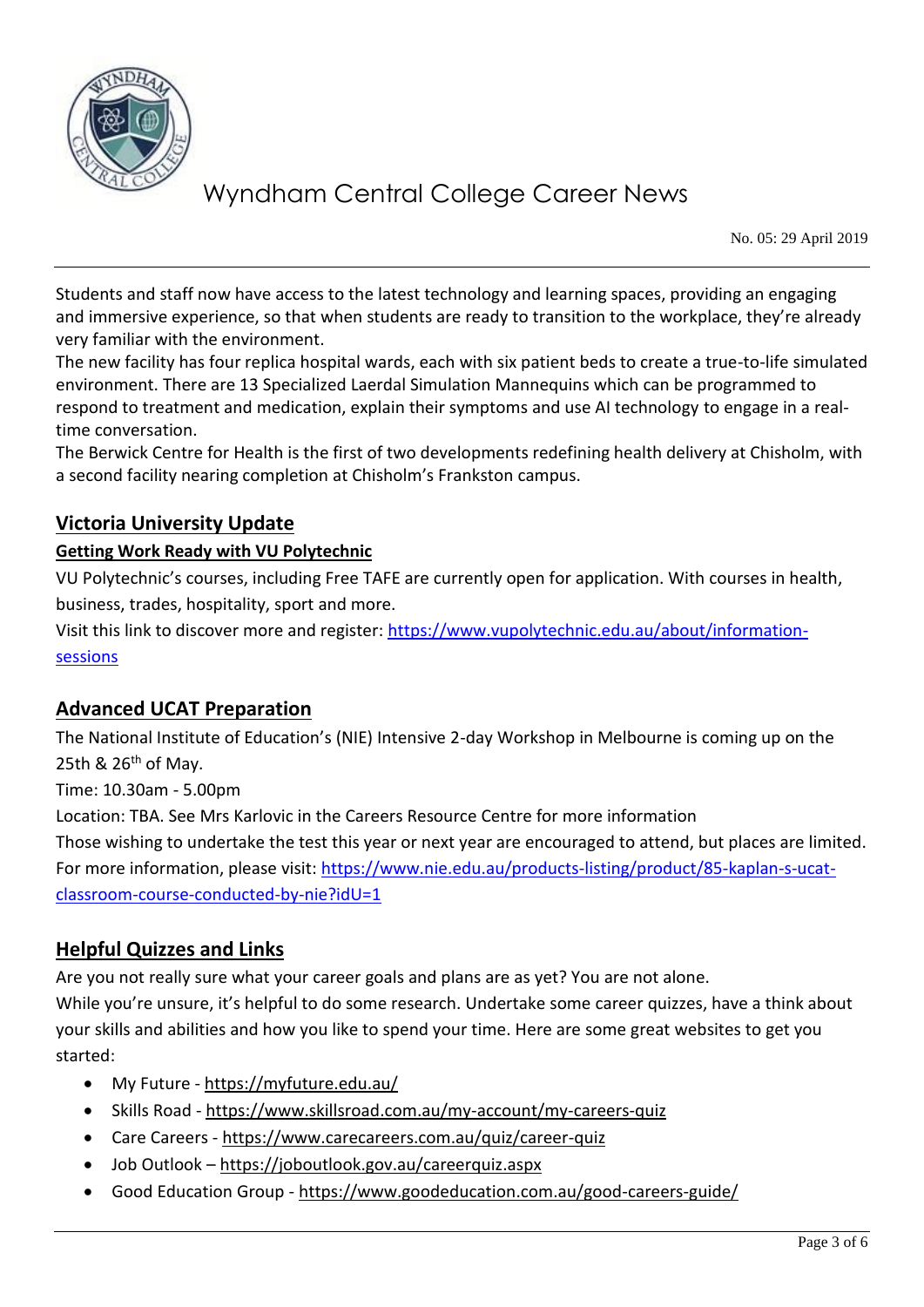

No. 05: 29 April 2019

### **Career Focus – Food Chef**

With a 16.7% projected increase in employment growth in the next 5 years, becoming a Chef may be a career you wish to pursue if food is your passion.

Chefs plan and organise the preparation and cooking of food in a number of settings including; restaurants, café's, resorts, retirement homes, hospitals and hotels.

Chefs:

- Plan menus and determine food and labour costs.
- Recruit and train staff.
- Plan staff rosters and supervise the activities of cooks and assistants.
- Discuss food preparation issues with managers, dietitians and other staff members.
- Order food, kitchen supplies and equipment.
- Demonstrate techniques to cooks and advise on cooking procedures.
- Prepare and cook food.
- Explain and enforce hygiene regulations.
- Freeze and preserve foods.

Often chefs are required to work shiftwork including weekends and public holidays, sometimes on a 24 hour rotating roster. The work may be quite busy, especially at peak hours of the day and/or night. So during these periods, it is important to be able to concentrate under pressure. The range of duties carried out by chefs vary according to where they work and specific role they are appointed to.

In larger establishments, the Chef de Cuisine or Head Chef generally does more supervising than cooking. Senior chefs have to attend staff meetings, where they discuss problems related to their areas, and receive or issue instructions to other managerial staff. In small restaurants, the head chef may prepare food, assisted by other cooks or apprentices. As well as expert cooking knowledge, chefs involved in supervision need a general knowledge of the skills and activities of all their workers. Chefs who have management responsibilities may also perform duties such as complaints resolution and maintenance of financial records.

Chef Specialisations are –

- **Chef de Cuisine** (Head Chef menu creation, management of kitchen staff, ordering and purchasing of inventory and plating design).
- **Chef de Partie** (a cook who is in charge of one area of a restaurant's kitchen. In smaller kitchens, he or she may work alone, while in larger ones, a Chef de Partie may supervise others working at the same station).
- **Commis Chef** (a basic chef in kitchens who works under a chef de partie. They will learn a specific station's/ranges or sections responsibilities and operation. A Commis Chef may have recently completed formal culinary training or still undergoing training).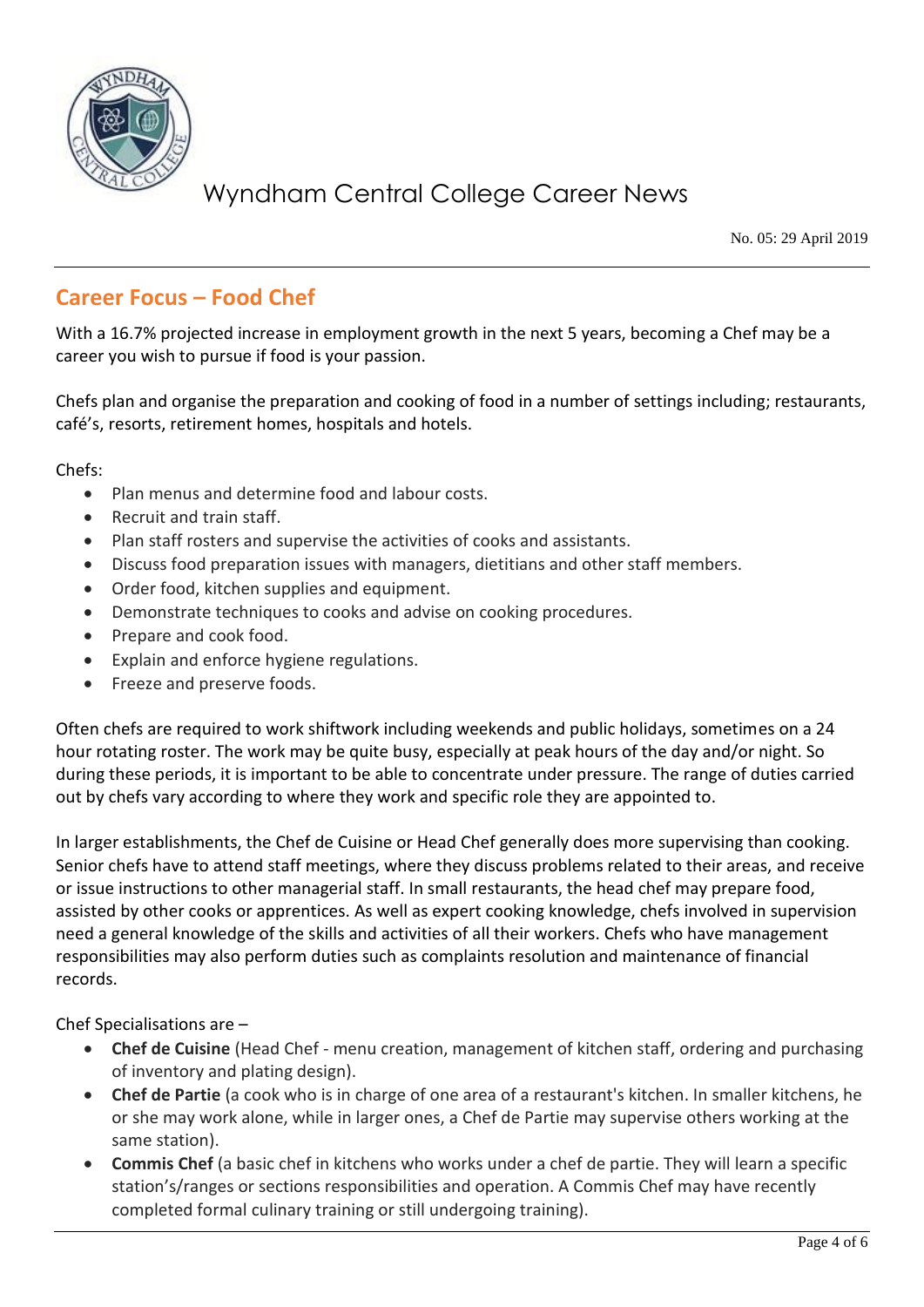

No. 05: 29 April 2019

- **Demi Chef de Partie** (is responsible for keeping a portion of line cooks or station chefs' on time and organized during production).
- **Sous Chef/Second Chef** (A Sous Chef is second in command after the Executive Chef in a professional kitchen).

To become a chef, it is important to; have a high level of cleanliness, enjoy cooking, be able to organise efficient work schedules, have good interpersonal, communication and customer service skills, are able to work as a leader and as part of a team, are punctual, are able to work under pressure and stay calm in difficult situations.

There are different qualifications and apprenticeship opportunities depending on what type of chef you want to become whether it be a qualified Chef via an apprenticeship, a pastry chef or commercial cook. To become a qualified chef in Australia, it takes approximately 3 years to complete your training and make the transition from apprentice to qualified chef. This training is usually made up of working four days a week in a restaurant and one-day attending class at TAFE or college.

In addition to TAFE, culinary schools or specialised colleges are an alternative way to get cooking qualifications. Many of these institutes are highly regarded in the world of culinary arts and have excellent campuses to facilitate your learning. Like TAFE courses, culinary schools also require a combination of practical industry placement and class work. Remember: Entry requirements and costs of courses may vary, so make sure you do your research before making your final decision.

| Institution                  | Campus                                                                | Course                                                                                                                                                               | <b>Duration</b>                               |
|------------------------------|-----------------------------------------------------------------------|----------------------------------------------------------------------------------------------------------------------------------------------------------------------|-----------------------------------------------|
| Academia<br>Australia        | Melbourne                                                             | Cert III in Commercial Cookery - VET<br>Certificate IV in Commercial Cookery -<br><b>VET</b>                                                                         | 1 Year<br>1.5 Years                           |
| Acknowledge<br>Education     | Melbourne                                                             | Cert III in Commercial Cookery - VET<br>Certificate IV in Patisserie - VET                                                                                           | 1 Year<br>1.5 Years                           |
| <b>Box Hill</b><br>Institute | Box Hill                                                              | Diploma of Hospitality Management<br>(Specialising in Commercial Cookery) -<br><b>VET</b><br>Diploma of Hospitality Management<br>(specialising in Patisserie) - VET | 2 Years<br>2 Years                            |
| Chisholm<br>Institute        | Dandenong,<br>Frankston,<br>Mornington<br>Penininsula.,<br>Workplace. | Cert III in Commercial Cookery<br>Cert III in Commercial Cookery -<br>Apprenticeship                                                                                 | Full Time $-11$ mths<br>Part Time $-$ 3 years |

Below is a list of institutions that offer pathway courses and apprenticeships in Victoria: